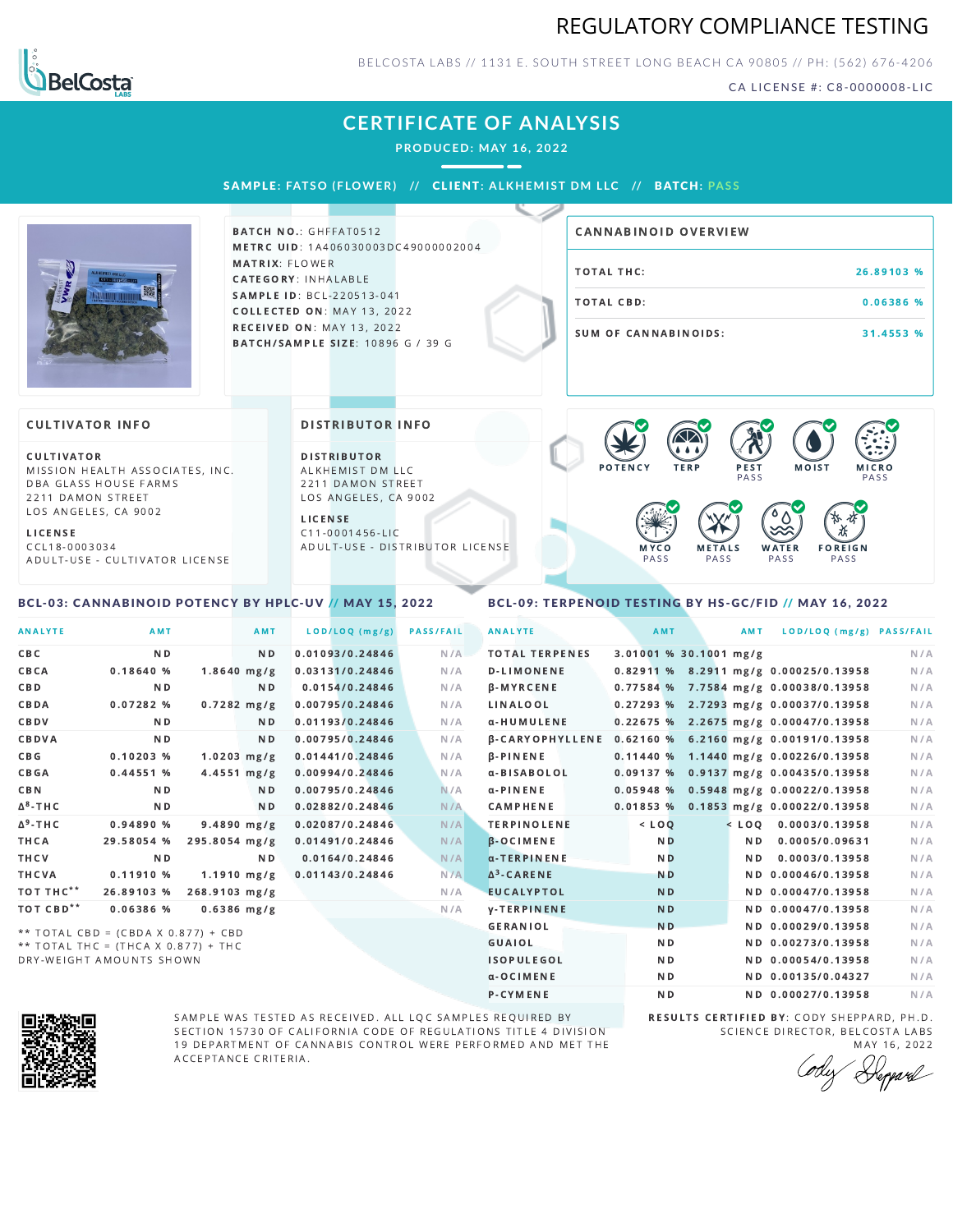## REGULATORY COMPLIANCE TESTING

#### <span id="page-1-0"></span>BCL-13: PESTICIDE TESTING BY GC/MS // MAY 15, 2022

| <b>ANALYTE</b>         | LIMIT.        | AMT (µg/g)     | LOD/LOQ (µg/g)  | <b>PASS/FAIL</b> |
|------------------------|---------------|----------------|-----------------|------------------|
| <b>CAPTAN</b>          | $0.7 \mu g/g$ | N <sub>D</sub> | 0.03122/0.09456 | <b>PASS</b>      |
| CHLORDANE              | Any amt       | ND.            |                 | <b>PASS</b>      |
| <b>CHLORDANE CIS</b>   |               | ND.            | 0.01104/0.03348 | N/A              |
| <b>CHLORDANE TRANS</b> |               | N <sub>D</sub> | 0.01057/0.03194 | N/A              |
| <b>CHLORFENAPYR</b>    | Any amt       | N D            | 0.0238/0.07206  | <b>PASS</b>      |

| <b>ANALYTE</b>                      | LIMIT         | $AMT(\mu g/g)$ | LOD/LOQ (µg/g)  | <b>PASS/FAIL</b> |
|-------------------------------------|---------------|----------------|-----------------|------------------|
| <b>CHLORPYRIFOS</b>                 | Any amt       | N <sub>D</sub> | 0.0111/0.03372  | <b>PASS</b>      |
| <b>DICHLORVOS</b>                   | Any amt       | N D            | 0.01169/0.03544 | <b>PASS</b>      |
| <b>METHYL PARATHION</b>             | Any amt       | ND.            | 0.01342/0.04066 | <b>PASS</b>      |
| PENTACHLORONI-<br><b>TROBENZENE</b> | $0.1 \mu g/g$ | ND.            | 0.01395/0.04232 | <b>PASS</b>      |
|                                     |               |                |                 |                  |

### BCL-05: RESIDUAL PESTICIDE ANALYSIS BY LC-MS/MS ESI // MAY 15, 2022

| <b>ANALYTE</b>             |               | LIMIT AMT $(\mu g/g)$ | LOD/LOQ (µg/g) | <b>PASS/FAIL</b> | <b>ANALYTE</b>          | LIMIT AMT (µg/g) |     | LOD/LOQ (µg/g) PASS/FAIL |      |
|----------------------------|---------------|-----------------------|----------------|------------------|-------------------------|------------------|-----|--------------------------|------|
| ABAMECTIN                  | $0.1 \mu g/g$ | N D                   | 0.01153/0.04   | PASS             | <b>METALAXYL</b>        | $2 \mu g/g$      | N D | 0.00503/0.02             | PASS |
| <b>ACEPHATE</b>            | $0.1 \mu g/g$ | N D                   | 0.00368/0.02   | PASS             | <b>METHIOCARB</b>       | Any amt          | N D | 0.00503/0.02             | PASS |
| ACEQUINOCYL                | $0.1 \mu g/g$ | N D                   | 0.00417/0.02   | PASS             | METHOMYL                | $1 \mu g/g$      | N D | 0.00494/0.02             | PASS |
| ACETAMIPRID                | $0.1 \mu g/g$ | N D                   | 0.00464/0.02   | PASS             | <b>MEVINPHOS</b>        | Any amt          | N D |                          | PASS |
| <b>ALDICARB</b>            | Any amt       | N D                   | 0.01109/0.04   | <b>PASS</b>      | <b>MEVINPHOSI</b>       |                  | N D | 0.00163/0.0084           | N/A  |
| AZOXYSTROBIN               | $0.1 \mu g/g$ | N D                   | 0.00639/0.02   | PASS             | <b>MEVINPHOS II</b>     |                  | N D | 0.00542/0.0316           | N/A  |
| <b>BIFENAZATE</b>          | $0.1 \mu g/g$ | N D                   | 0.00355/0.02   | PASS             | <b>MYCLOBUTANIL</b>     | $0.1 \mu g/g$    | N D | 0.00867/0.04             | PASS |
| <b>BIFENTHRIN</b>          | $3 \mu g/g$   | N D                   | 0.00473/0.04   | PASS             | <b>NALED</b>            | $0.1 \mu g/g$    | N D | 0.00328/0.02             | PASS |
| <b>BOSCALID</b>            | $0.1 \mu g/g$ | N D                   | 0.00494/0.02   | PASS             | OXAMYL                  | $0.5 \mu g/g$    | N D | 0.00455/0.02             | PASS |
| CARBARYL                   | $0.5 \mu g/g$ | N D                   | 0.00295/0.02   | PASS             | PACLOBUTRAZOL           | Any amt          | N D | 0.00714/0.04             | PASS |
| CARBOFURAN                 | Any amt       | N D                   | 0.00613/0.02   | PASS             | PERMETHRIN              | $0.5 \mu g/g$    | N D |                          | PASS |
| CHLORANTRANIL-             | $10 \mu g/g$  | N D                   | 0.00697/0.04   | PASS             | PERMETHRIN CIS          |                  | N D | 0.00237/0.0082           | N/A  |
| IPROLE                     |               |                       |                |                  | PERMETHRIN TRANS        |                  |     | ND 0.00245/0.0118        | N/A  |
| <b>CLOFENTEZINE</b>        | $0.1 \mu g/g$ | ND.                   | 0.0054/0.02    | PASS             | <b>PHOSMET</b>          | $0.1 \mu g/g$    | N D | 0.0043/0.02              | PASS |
| COUMAPHOS                  | Any amt       | N D                   | 0.00215/0.02   | PASS             | PIPERONYLBUTO-          | $3 \mu g/g$      | N D | 0.00247/0.02             | PASS |
| CYFLUTHRIN                 | $2 \mu g/g$   | ND.                   | 0.05508/0.2    | PASS             | XIDE                    |                  |     |                          |      |
| CYPERMETHRIN               | $1 \mu g/g$   | N D                   | 0.00556/0.04   | PASS             | <b>PRALLETHRIN</b>      | $0.1 \mu g/g$    | N D | 0.00392/0.02             | PASS |
| <b>DAMINOZIDE</b>          | Any amt       | N D                   | 0.00227/0.04   | PASS             | PROPICONAZOLE           | $0.1 \mu g/g$    | N D | 0.0024/0.02              | PASS |
| <b>DIAZINON</b>            | $0.1 \mu g/g$ | N D                   | 0.00487/0.02   | <b>PASS</b>      | PROPOXUR                | Any amt          | N D | 0.00374/0.02             | PASS |
| <b>DIMETHOATE</b>          | Any amt       | N D                   | 0.00354/0.02   | PASS             | <b>PYRETHRINS</b>       | $0.5 \mu g/g$    | N D |                          | PASS |
| <b>DIMETHOMORPH</b>        | $2 \mu g/g$   | N D                   |                | PASS             | PYRETHRINS PYRETHRIN I  |                  | ND. | 0.00726/0.04             | N/A  |
| <b>DIMETHOMORPH I</b>      |               | N D                   | 0.00109/0.0078 | N/A              | PYRETHRINS PYRETHRIN II |                  |     | ND 0.00754/0.02284       | N/A  |
| <b>DIMETHOMORPH II</b>     |               | N D                   | 0.0015/0.0122  | N/A              | <b>PYRIDABEN</b>        | $0.1 \mu g/g$    | N D | 0.0034/0.02              | PASS |
| <b>ETHOPROPHOS</b>         | Any amt       | N D                   | 0.0041/0.02    | <b>PASS</b>      | <b>SPINETORAM</b>       | $0.1 \mu g/g$    | N D |                          | PASS |
| <b>ETOFENPROX</b>          | Any amt       | N D                   | 0.00274/0.02   | <b>PASS</b>      | <b>SPINETORAM J</b>     |                  | N D | 0.00329/0.016            | N/A  |
| ETOXAZOLE                  | $0.1 \mu g/g$ | N D                   | 0.00385/0.02   | <b>PASS</b>      | <b>SPINETORAM L</b>     |                  | ND  | 0.00157/0.016            | N/A  |
| <b>FENHEXAMID</b>          | $0.1 \mu g/g$ | N D                   | 0.01055/0.02   | <b>PASS</b>      | SPINOSAD                | $0.1 \mu g/g$    | N D |                          | PASS |
| <b>FENOXYCARB</b>          | Any amt       | N D                   | 0.00175/0.02   | PASS             | SPINOSAD A              |                  |     | ND 0.00205/0.01438       | N/A  |
| <b>FENPYROXIMATE</b>       | $0.1 \mu g/g$ | N D                   | 0.00481/0.02   | PASS             | SPINOSAD D              |                  |     | ND 0.00104/0.00498       | N/A  |
| <b>FIPRONIL</b>            | Any amt       | N D                   | 0.00478/0.02   | PASS             | <b>SPIROMESIFEN</b>     | $0.1 \mu g/g$    | N D | 0.00944/0.04             | PASS |
| <b>FLONICAMID</b>          | $0.1 \mu g/g$ | N D                   | 0.00398/0.02   | PASS             | <b>SPIROTETRAMAT</b>    | $0.1 \mu g/g$    | N D | 0.00208/0.02             | PASS |
| FLUDIOXONIL                | $0.1 \mu g/g$ | N D                   | 0.01369/0.04   | PASS             | <b>SPIROXAMINE</b>      | Any amt          | N D | 0.00344/0.02             | PASS |
| HEXYTHIAZOX                | $0.1 \mu g/g$ | N D                   | 0.00297/0.02   | PASS             | <b>TEBUCONAZOLE</b>     | $0.1 \mu g/g$    | N D | 0.00816/0.04             | PASS |
| IMAZALIL                   | Any amt       | N D                   | 0.0056/0.02    | PASS             | <b>THIACLOPRID</b>      | Any amt          | N D | 0.0039/0.02              | PASS |
| IMIDACLOPRID               | $5 \mu g/g$   | N D                   | 0.00645/0.02   | PASS             | <b>THIAMETHOXAM</b>     | $5 \mu g/g$      | N D | 0.00358/0.02             | PASS |
| <b>KRESOXIM-</b><br>METHYL | $0.1 \mu g/g$ | N D                   | 0.00339/0.02   | PASS             | TRIFLOXYSTROB-<br>ΙN    | $0.1 \mu g/g$    | N D | 0.00421/0.02             | PASS |